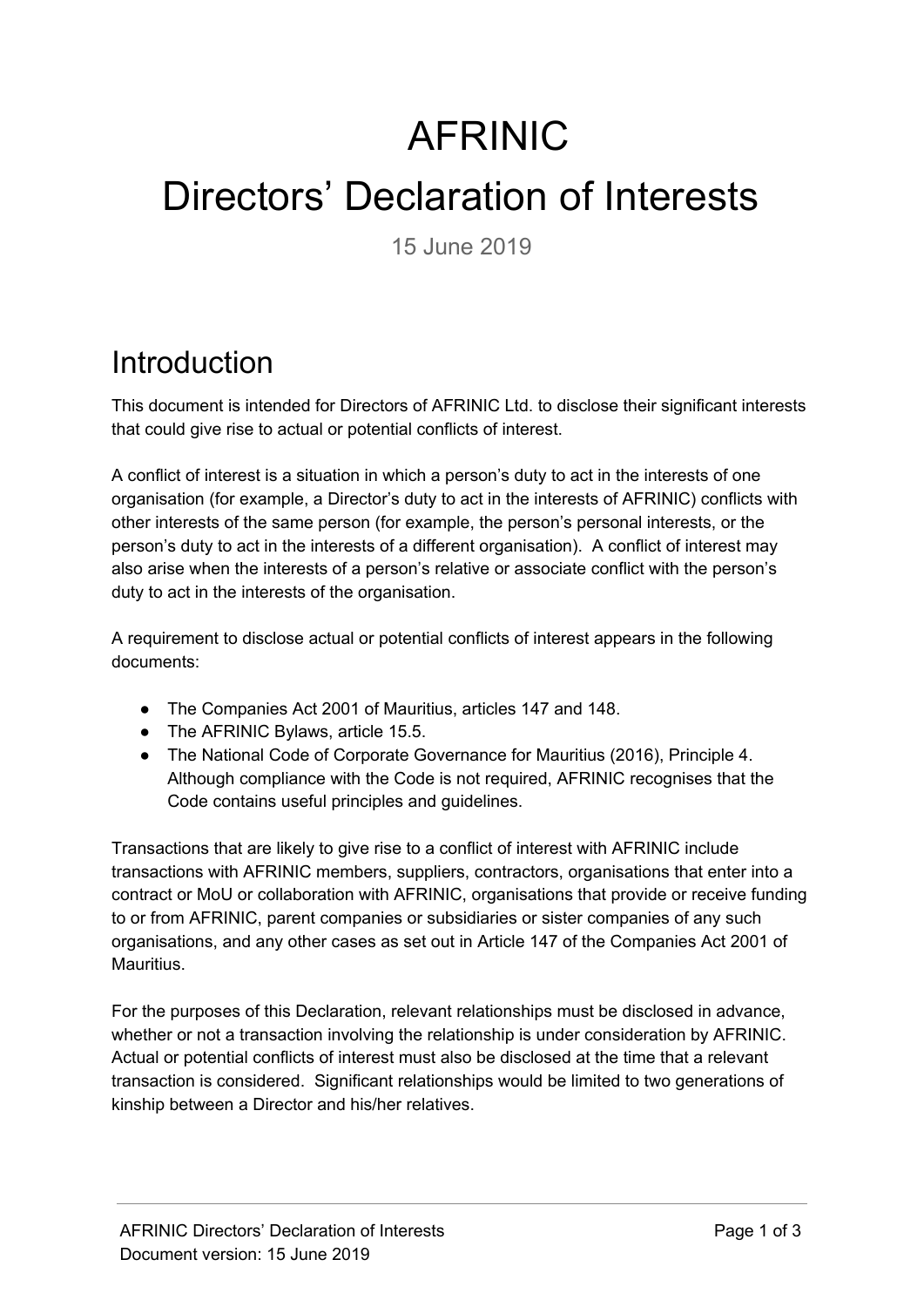## Working relationships

Please disclose any working relationships with organisations that might give rise to a conflict. Please include current relationships and relationships at any time during the past three (3) years. Working relationships include employment, consulting and similar services (whether in your personal capacity or through another organisation), volunteer work, and paid or unpaid positions in committees and Boards of other organisations.

### Shareholding relationships

Please disclose any significant shareholding relationships with organisations that might give rise to a conflict. Please include current relationships and relationships at any time during the past three (3) years. Significant shareholding relationships include any shareholding whatsoever in an organisation with fifty (50) or fewer shareholders, and any shareholding of one tenth of one percent (0.1%) or more in an organisation with more than fifty (50) shareholders.

#### Membership relationships

Please disclose any membership of organisations that might give rise to a conflict. Please include current relationships and relationships at any time during the past three (3) years.

#### Other interests

Please disclose any other relationships or interests that might give rise to a conflict. Please include current relationships and relationships at any time during the past three (3) years.